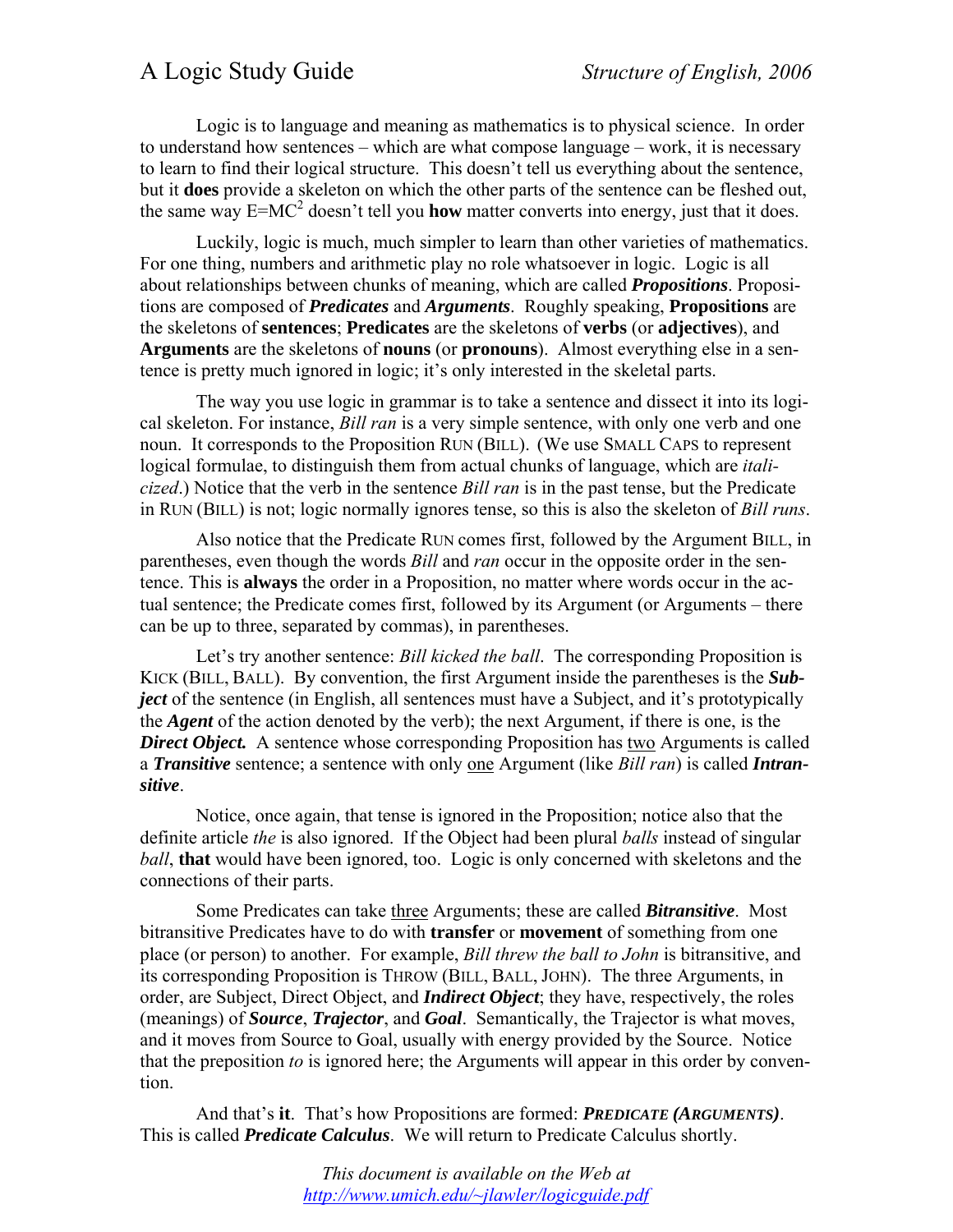The other part of logic has to do with combinations and elaborations of Propositions, and it's called *Propositional Calculus*. It's much simpler than Predicate Calculus.

One elaboration of a Proposition is called *negation* and consists of using *not*, as in the sentence: *Bill didn't kick the ball*. The corresponding Proposition is **¬** KICK (BILL, BALL). The symbol '**¬**' is a logical *truth functor*; it's pronounced simply as 'not'. It can be applied to any Proposition, yielding a new Proposition, with opposite *Truth Value*.

One of the simplest kinds of combination is a functor called *conjunction* and consists of putting *and* between two sentences: *Bill kicked the ball and John caught it*. The corresponding Proposition is KICK (BILL, BALL)  $\land$  CATCH (JOHN, BALL). The symbol ' $\land$ ' is the logical *and* truth functor; it is defined in logical terms, and is not to be confused with the English conjunction *and*, though it's pronounced 'and'. It can connect any two Propositions, yielding a new Proposition. Note that the pronoun *it* in this sentence refers to *the ball*, so BALL is the Argument used for *it* in the Proposition; logic has no pronouns, only Arguments. If we were being very, very careful and formal, we'd have to mark both instances of the argument BALL with the same *referential index* '*i*' as BALL*i*, just to point out that they did in fact refer to the **same** ball.

Another, related, kind of combination is a functor called *alternation* and consists of putting *or* between two sentences: *Bill kicked the ball or John kicked the ball*. The corresponding Proposition is KICK (BILL, BALL)  $\vee$  KICK (JOHN, BALL). The symbol ' $\vee$ ' is the logical *or* truth functor; like  $\lambda$ , it is defined in logical terms and is not at all identical to the English conjunction *or,* but it can combine any two Propositions and yield a new Proposition. Note that this sentence can be shortened to *Bill or John kicked the ball*; the logical statement is the same, either way.

**¬**, ⋀ and ⋁ are defined, like all truth functors, in means of *Truth Tables*. Logic is so simple because it abstracts away from what we think of as meaning and largely ignores it; in logic, there are only **two** possible 'meanings' (also called Truth Values) for **any** Proposition: *True* and *False*. Therefore it is easy to specify precisely the truth values for any combined Proposition, since there is a very limited number of possible combinations. In particular, if *p* and *q* represent **any** Proposition at all, the Truth Tables for  $\neg$ ,  $\wedge$ and **v** are:

|                          | n            | Ŋ           |              |              |              |              |   |
|--------------------------|--------------|-------------|--------------|--------------|--------------|--------------|---|
| $\bf{T}$<br>$\mathbf{F}$ |              |             |              | T            | T            | T.           |   |
|                          |              | $\mathbf T$ | $\mathbf{F}$ |              | $\mathbf{T}$ | $\mathbf{T}$ |   |
| T                        | $\mathbf{F}$ | F           |              | $\mathbf{T}$ | $\mathbf{F}$ | $\mathbf{T}$ | T |
|                          |              |             |              |              |              |              |   |

The first two columns say that if **p** is True, then **¬p** is False, and vice versa. The truth values of the Proposition **¬p** in each line are conventionally put under the functor (here '**¬**') in a Truth Table. That's all there is for negation, since it only applies to a single Proposition (i.e, it's a *monadic functor*), and that Proposition has only two possibilities. We say there are only two lines in the Truth Table of **¬**.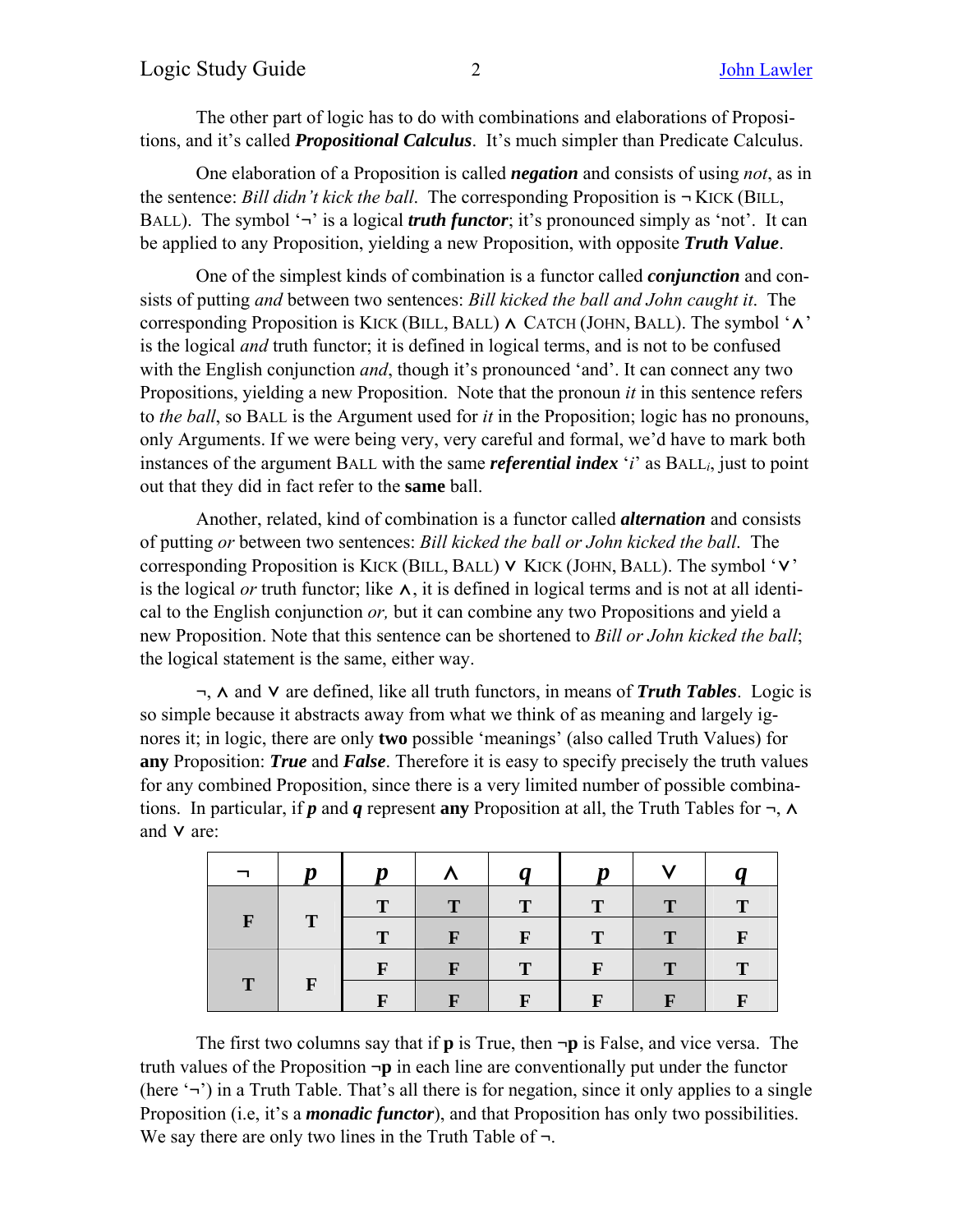By contrast, ∧ and ∨ are *dyadic functors*, combining **two** Propositions each. This means there are 4 possible combinations of T and F for the two Propositions, so there are four lines in their Truth Tables. The top line (where both p and q are True), and the bottom line (where both are False), are identical for  $\Lambda$  and  $V$ . In the first case, both  $\Lambda$  and  $V$ are True, while in the last case, they're both False. It is the middle two lines where the difference lies: if **either** p or q is **False**, then p⋀q is False; but if **either** p or q is **True**, then p $\forall q$  is True. The result is that the Truth Table of  $\land$  can be summarized (just reading down the values of the column under  $\wedge$ ) as **TFFF**, while the Truth Table of  $\vee$  is **TTTF**.

In fact, this is actually pretty close to our ordinary understanding of what *and* and *or* mean: in order for *p and q* to be True, **both** Propositions have to be True, whereas in order for *p or q* to be True, only **one** needs to be True. (One might note that there is a different use of *or* in English, which represents a different dyadic functor, with the Truth Table **FTTF**, i.e, *p or q* can be False when **both** p **and** q are True; we usually emphasize this sense in English by using *either…or*, as in *Either John or Bill kicked the ball*. This functor is called **exclusive** *or* (or *disjunction*) and it is important in computer design, where it is symbolized *XOR*. Logic normally does not distinguish between these two functors, and neither will we, unless necessary.)

Since truth functors are defined exclusively in terms of Truth Tables, which amount to permutations of T and F, it follows that there are 4 monadic truth functors  $(2<sup>2</sup>=4)$ : **TT, TF, FF**, and Negation, which is **FT**; except for Negation, the others are all irrelevant. Likewise, there are 16 possible dyadic truth functors  $(2^4=16)$ , ranging from **TTTT** through **FFFF**. Most of these are merely mathematical curiosities, but there are two more dyadic functors besides  $\Lambda$  and  $V$  that are of interest in natural language. Below are the Truth Tables for them:

| n | $\equiv$ |             | n |    |
|---|----------|-------------|---|----|
| Т |          | Т           | т | Т  |
| Т |          |             |   | T. |
| F |          | $\mathbf T$ | F | Т  |
| F |          |             | n | n  |

The first one is *logical equivalence*, symbolized by ' $\equiv$ '. The Truth Table for  $\equiv$  is **TFFT**; i.e,  $p \equiv q$  is True whenever p and q are either both True or both False. Notice that, under this definition, any Proposition that is always True, like *Two plus three equals five*, is logically equivalent to **all** other Propositions that are always True, like *December 31 is the last day of the year*, or *The moon is not made of green cheese*. While this is far from what we ordinarily mean by 'equivalent', remember that the only meanings allowed in logic are **T** and **F**; this is a logical result.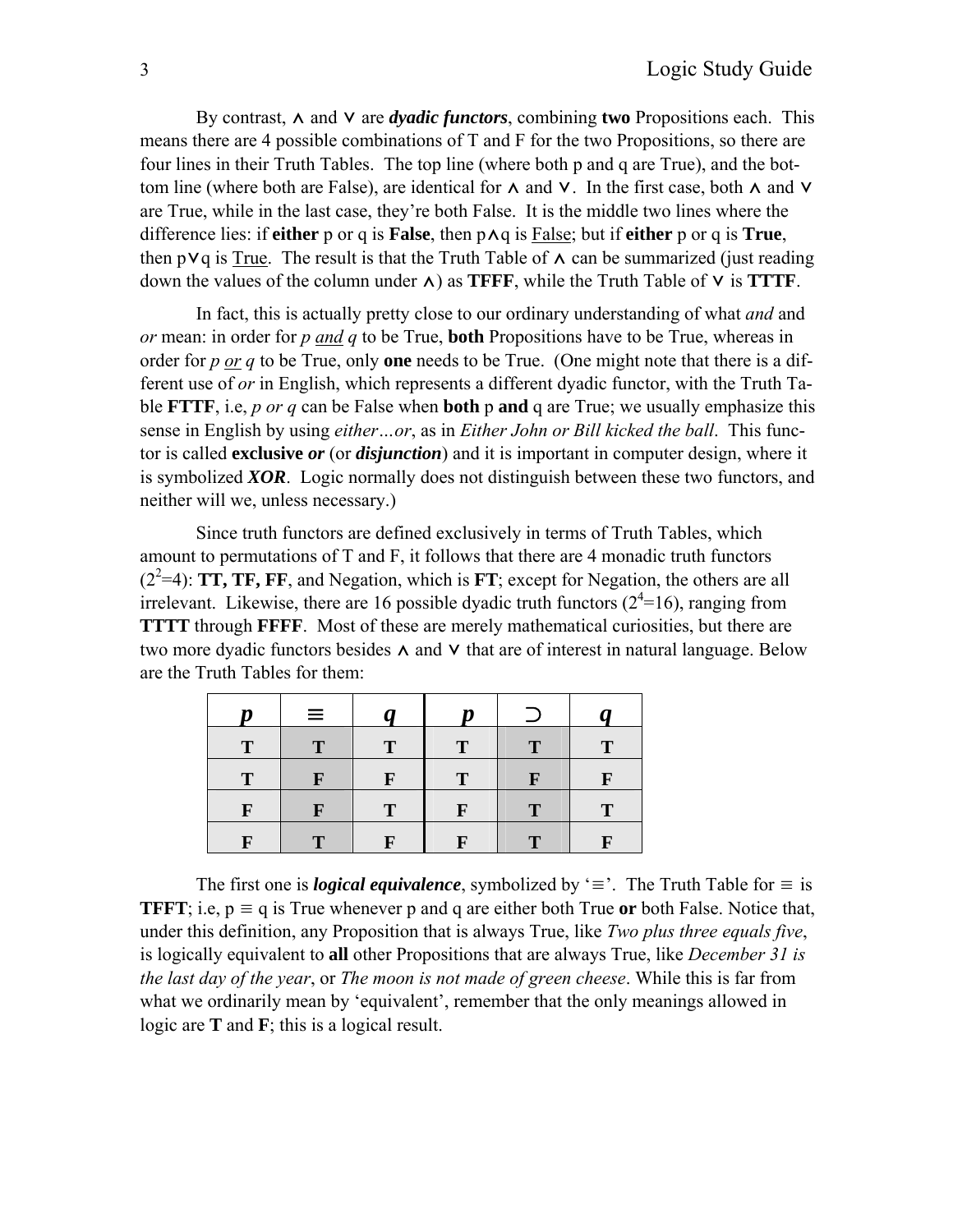The second one is *material implication*, symbolized by '⊃' (called 'horseshoe'). Unlike all the other dyadic functors we've seen so far, implication is not *symmetric*; i.e, while it doesn't matter what order we write  $p \equiv q$ , p  $\land q$ , or p  $\lor q$ , it **does** matter when we write p  $\supset$  q. Put logically, p  $\wedge$  q is equivalent to q  $\wedge$  p [in symbols,  $(p \wedge q) \equiv (q \wedge p)$ ], but p ⊃ q is **not** equivalent to q ⊃ p [in symbols, **¬ ((p** ⊃ **q)** ≡ **(q** ⊃ **p))**]. (Note, parenthetically, how the parentheses pile up fast in logical formulae; we'll return to this a bit later.) The Truth Table for ⊃ is **TFTT**.

⊃ is often glossed as 'if…then' and is the basis of logical accounts of deductive thought, especially syllogisms. The first line of the Truth Table for  $\supset$  supports this:  $p \supset q$ is True if both p and q are True. Certainly that's what we mean by saying things like *If Caesar is dead, then he can't come to tea*. We say this is a *valid inference*, and deductively correct; that's what the **T** in the Truth Table means. The most direct mode of the syllogism, called *Modus Ponens*, goes like this:  $p \supset q$  is True; but p is True; therefore q is True [in symbols,  $((p \supset q) \land p) \supset q$ ]. From the correctness of the statement above, and the fact that Caesar is dead, we conclude that indeed he can't come to tea. (Logic is not rocket science)

The second line of the Truth Table says that  $p \supset q$  is False if p is True but q is False; i.e, if the premise is True but the conclusion is False, the inference is **invalid**. This also tends to support the 'if…then' interpretation of ⊃: we would like to be able to say that *If two plus two equals four, then the Moon is made of green cheese* is **not** a valid inference. So far, so good.

It is the last two lines of the Truth Table for ⊃ that give people the most trouble. They seem to say that *If two plus two equals three, then the Moon is made of green cheese* is True, **and** so is *If two plus two equals three, then the Moon is not made of green cheese.* Certainly this is not what anybody means by 'if…then', and it can hardly be said to be good clear thinking. Or can it?

As it turns out, these **are** necessary for correct reasoning. Consider the last line, for instance: the mode of the syllogism called *Modus Tollens* goes like this:  $p \supset q$  is True; but q is False; therefore p is False [in symbols, ((p ⊃ q) ⋀ **¬**q) ⊃ **¬**p); an example is *If he was hungry, he would have eaten. But he didn't eat. Therefore he wasn't hungry.*]. In order for Modus Tollens to work,  $p \supset q$  has to be True (i.e, a correct inference) when both p and q are False.

Taken together, the last two lines of the Truth Table for  $\supset$  say that from a False premise, **any** Proposition at all can be correctly deduced; in other words, be **very** careful not to assume False premises. This is what lies at the root of Proof by Contradiction, which starts by assuming some Proposition (p) and then showing that it leads to a contradiction: ( $p \supset q$ )  $\wedge$  ( $p \supset \neg q$ ). The conclusion of this contradiction must then be that p is False (**¬**p). In other words, the last two lines of the Truth Table for ⊃ allow us to reason from contradictions, and are thus very valuable, if confusing.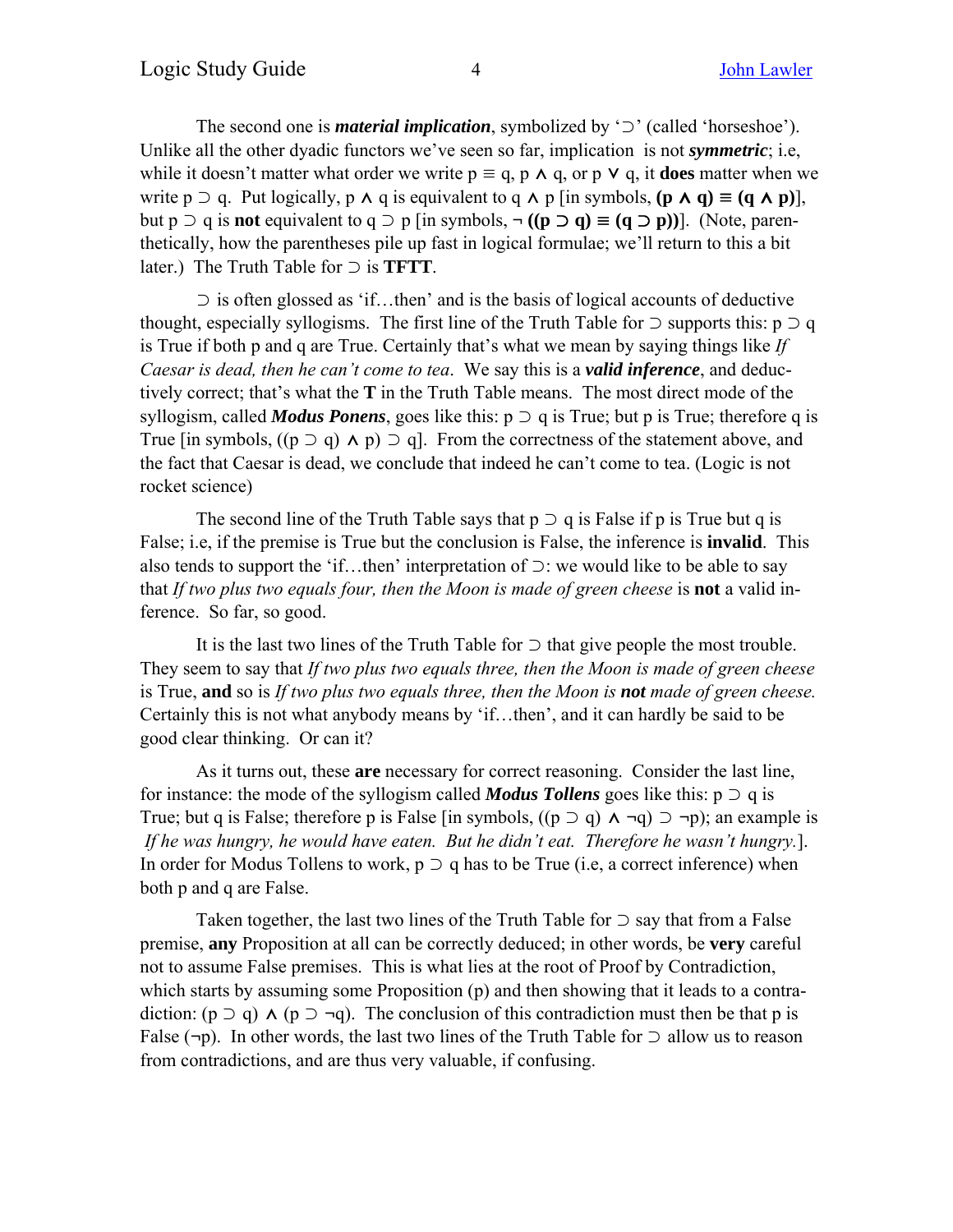Truth Tables can also be used to prove statements that are formed with truth functors. For instance, a theorem of logic called *Reduction of Implication* shows that ⊃ is not in fact necessary, since it's equivalent to a combination of **¬** and ⋁. The statement of the theorem is:  $((p \supset q) \equiv (\neg p \vee q))$ : in words, "P implies Q is equivalent to Not-P or Q". The truth table has only four lines, since there are only two arguments; here it is with only the values for  $p$  and  $q$  filled in – the *basic state* of a Truth Table:

| (p           | $\supset$    | q)           | $\equiv$ | Ŋ | v | $\boldsymbol{q}$ |
|--------------|--------------|--------------|----------|---|---|------------------|
| T            | T            | T            |          | Т |   | Т                |
| $\mathbf T$  | $\mathbf{F}$ | $\mathbf{F}$ |          | т |   | F                |
| F            | T            | $\mathbf T$  |          | F |   | т                |
| $\mathbf{F}$ | $\mathbf{T}$ | F            |          | F |   | F                |

The basic state simply distinguishes the four possible combinations of the truth values of *p* and *q*.and thus the four lines of the table; we have added the canonical **TFTT** truth table for ⊃, since it's already been given. So far we don't know what the truth value of the proposition as a whole is; but there are simple rules for finding out. As in algebra, we work from the inside out. Here the 'inside' is the simply negated proposition *¬p*. So we fill in the truth values for that, which go in the column under the functor *¬*.

| (p) | $\supset$ | $q$ )       | $\equiv$ | $\Box$       | $\boldsymbol{p}$ | $\mathbf{V}$ |   |
|-----|-----------|-------------|----------|--------------|------------------|--------------|---|
| т   | Т         |             |          | $\mathbf{F}$ | T                |              |   |
| T   | F         | F           |          | F            | T                |              |   |
| F   | т         | $\mathbf T$ |          | T            | $\mathbf{F}$     |              |   |
|     | т         | F           |          | $\mathbf T$  | $\mathbf{F}$     |              | F |

Now we can fill in the truth values for the *or*, using the values for  $\neg p$  instead of *p* and *or*-ing them with the values for *q* to remove the parentheses:

| (p          | $\supset$ | q | $\equiv$ |              | $\boldsymbol{p}$ | $\mathbf{V}$ | $q$ )        |
|-------------|-----------|---|----------|--------------|------------------|--------------|--------------|
| T           | T         | T |          | $\mathbf{F}$ | T                | T            | T            |
| T           | F         | F |          | $\mathbf{F}$ | T                | $\mathbf{F}$ | $\mathbf{F}$ |
| $\mathbf F$ | T         | T |          | T            | $\mathbf{F}$     | T            |              |
| F           | т         | F |          |              | F                |              | F            |

Now we have removed all the parentheses; the second column contains the truth values of the left-hand proposition, and the seventh column now contains the truth values of the right-hand proposition. Note that these two columns are identical: **TFTT**. That means that whenever one is true the other is true, and whenever one is false the other is false. That's a definition of logical equivalence; as the final truth table shows, the truth value of the entire theorem, shown in the fourth column, is **TTTT**.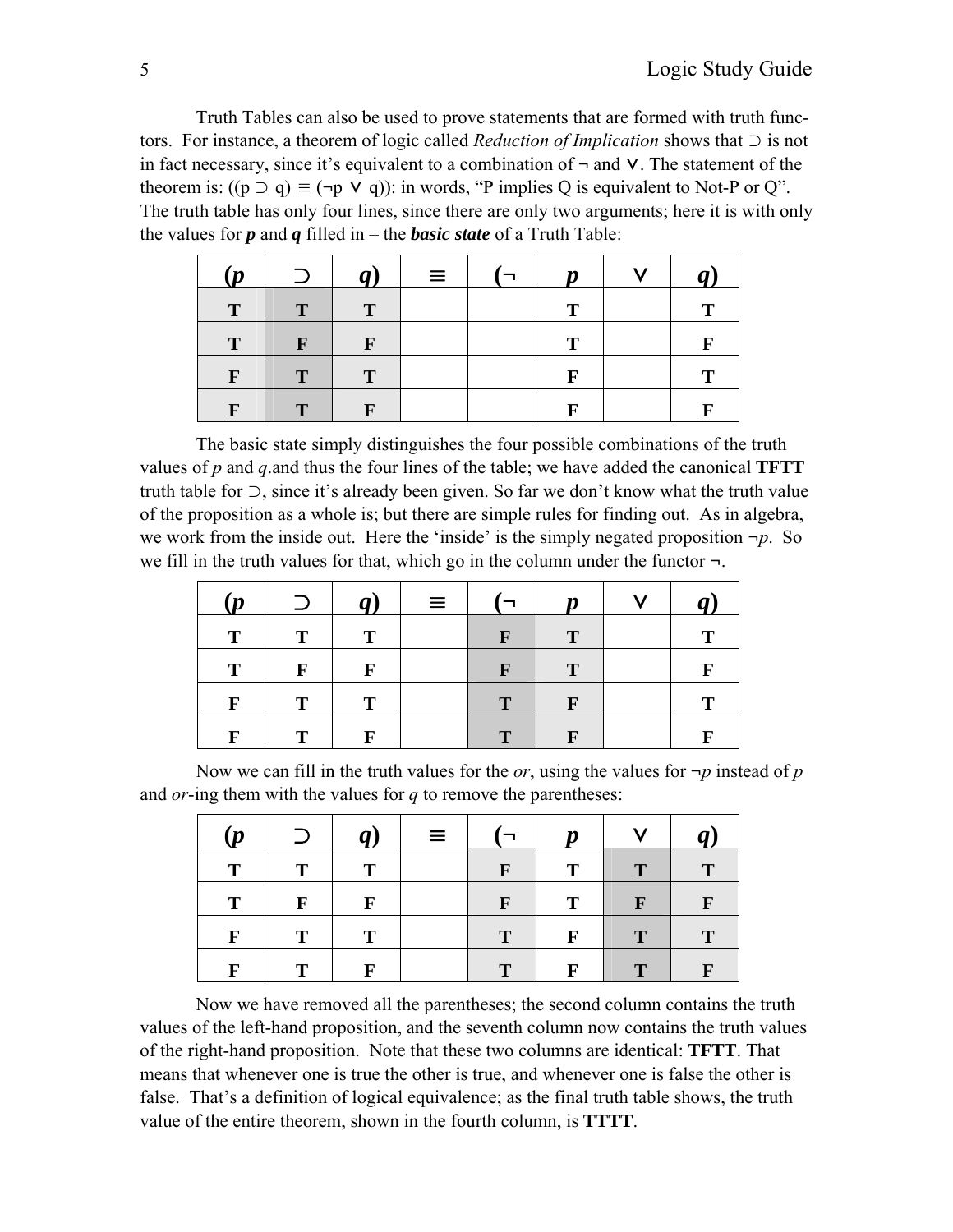| (p           | $\supset$    | $\boldsymbol{q}$ | $\equiv$     |              | $\boldsymbol{p}$ | $\mathbf{V}$ | $q$ ) |
|--------------|--------------|------------------|--------------|--------------|------------------|--------------|-------|
| T            | $\mathbf{T}$ | T                | T            | $\mathbf{F}$ | т                | $\mathbf T$  | T     |
| T            | $\mathbf{F}$ | $\mathbf{F}$     | T            | $\mathbf{F}$ | T                | $\mathbf{F}$ | F     |
| $\mathbf{F}$ | $\mathbf{T}$ | $\mathbf{T}$     | $\mathbf{T}$ | T            | F                | $\mathbf T$  | Т     |
| $\mathbf F$  | $\mathbf T$  | F                | $\mathbf{T}$ | т            |                  |              | F     |

That is, this proposition is true under **all** circumstances, true no matter what its constituent propositions are, true no matter whether **they're** true or false, true of everything, everywhere, and forever. It's *logically true*. It's been *proven*. It's a *theorem*.

It also means that we may substitute ' $\neg p \lor q'$  for ' $p \supset q'$  whenever we like in any proposition, without changing the truth value (*salva veritate*). There are thousands (actually, a countably infinite number, but we don't have time for all of them) of other theorems that are or can be proven. Proving them is the business of logic, for the most part.

However, since we are not logicians, we have a much simpler task. We need only know (and be able to apply) the truth tables of  $\neg$ ,  $\nabla$ ,  $\wedge$ ,  $\neg$ , and  $\equiv$ . In addition, we need to be aware of the following important theorems, and their meaning (some of these are actually *axioms* or *postulates*, instead of theorems; the difference only matters to logicians, since all are logically true). As an exercise, you should test your understanding of each by putting it into reasonably clear English.

| $\neg(p \land \neg p)$                                       |
|--------------------------------------------------------------|
| $p \vee \neg p$                                              |
| $\neg(\neg p) \equiv p$                                      |
| $(p \equiv q) \equiv ((p \supset q) \wedge (q \supset p))$   |
| $(p \supset q) \equiv (\neg p \vee q)$                       |
| $((p \vee q) \wedge \neg q) \supset p$                       |
| $((p \supset q) \wedge (q \supset r)) \supset (p \supset r)$ |
| $((p \supset q) \wedge p) \supset q$                         |
| $((p \supset q) \wedge \neg q) \supset \neg p$               |
| $(p \supset q) \equiv (\neg q \supset \neg p)$               |
| $\neg(p \vee q) \equiv (\neg p \wedge \neg q)$               |
| $\neg(p \land q) \equiv (\neg p \lor \neg q)$                |
|                                                              |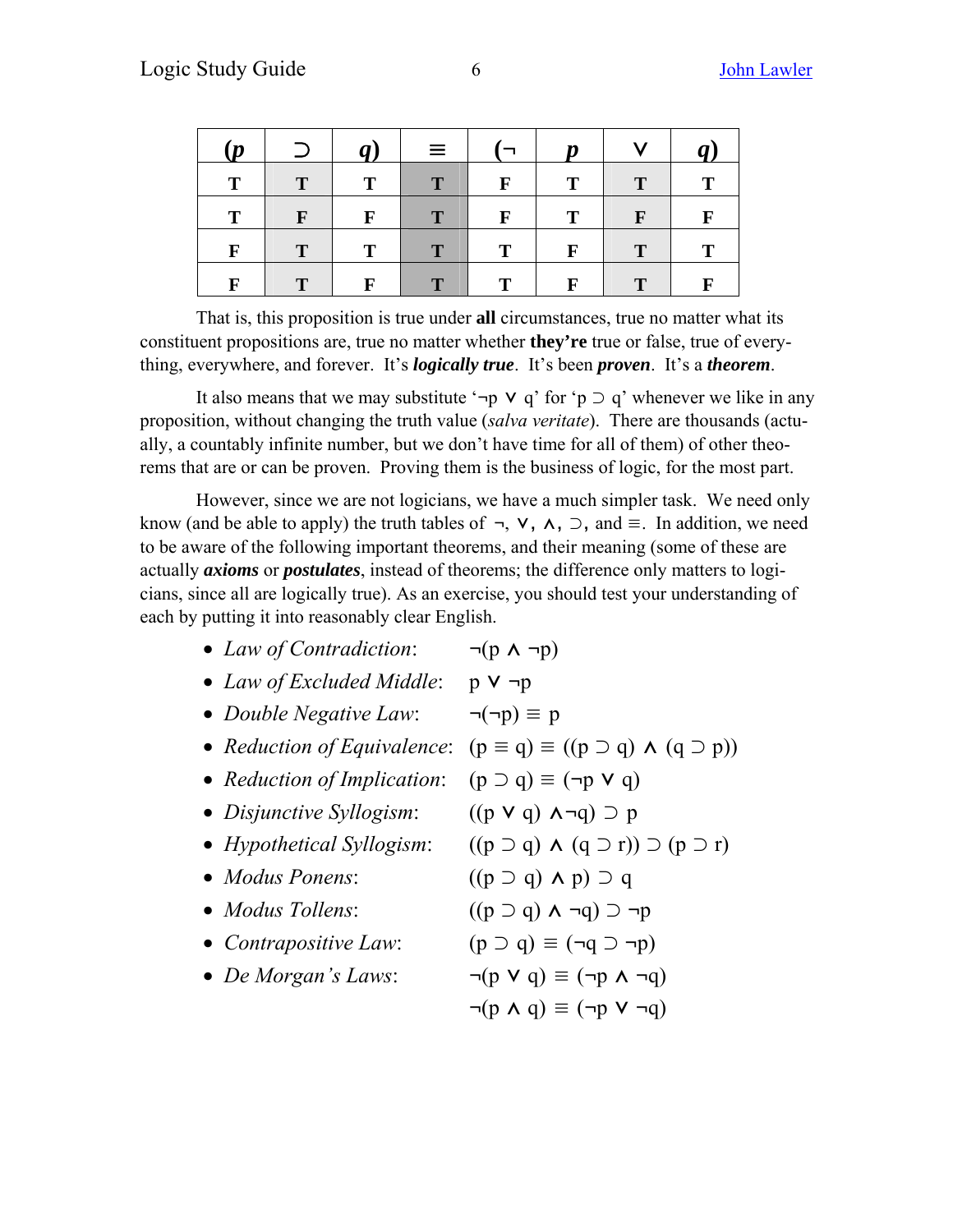Now that we have mastered Propositional Calculus (or at least all of it that one needs to know) we can return to Predicate Calculus. While Propositional Calculus is concerned with Propositions (and sentences) as a whole, and therefore studies rules of logic that apply to any Proposition, Predicate Calculus is concerned with the **parts** of Propositions (and sentences): *Predicates* and *Arguments*.

Recall from p.1 that there are three main kinds of Propositions (and sentences) in terms of how many arguments occur with them: the *Intransitive*, or *One-place* predicates, with only one Argument; the *Transitive*, or *Two-place* predicates, with two Arguments; and the *Bitransitive*, or *Three-place* predicates, with three Arguments.

(To this we may add the *Impersonal*, or *Zero-place* predicates, with no Arguments at all, as in *It's raining*, represented logically as RAIN (); this is a special and rather rare case and doesn't feature into logic much, though it's important in English syntax, since Eng lish requires every sentence to have a subject, whether or not it represents a Proposition with an Argument.)

[By the way, at this point in the discussion I intend to stop capitalizing the basic terms used in logic and linguistics, on the argument that by now they should be familiar to you. I **will** continue to write new terms in *bold italics*, and occasionally to *Capitalize* them, when they first appear in the text. That is your cue to learn to recognize them when they pop up in the discussion again. Clear? OK, onward.]

Every proposition **must** have a predicate and (except in the case of impersonals) at least one argument, in just the same way every sentence of English (or any other language) must have a verb or an adjective or a noun that *predicates* some idea. (Note that '*to predicate*', the verb in bold italics in the preceding sentence, while obviously related to the noun *predicate*, is pronounced differently; the final syllable in the **verb** *predicate* /'prεdəket/ has a secondary stress and is pronounced like *Kate*, while the final syllable in the **noun** *predicate* /'prεdəkət/ is unstressed and is pronounced like *cut*. The noun *predication* / predə'ke $\lceil \frac{1}{2} \rceil$  is derived from the verb and means 'the act of predicating.')

And just what does 'to predicate' **mean**? Well, it's the basic abstraction in a sentence: it's what one says **about** the arguments. So, in *John is tired*, what one predicates of *John* is the state of **being tired**: TIRED (JOHN); *tired* is an adjective, so *be tired* is a *predicate adjective.* In *Bill is a doctor*, what one predicates of Bill is the quality of **being a doctor**: DOCTOR (BILL): *doctor* is a noun, so *be a doctor* is a *predicate noun*. In *John kicked the ball*, what one predicates of *John* and *ball* is the action of **kicking**: KICK (JOHN, BALL); *kick* is a verb, and verbs are the *prototype* predicates, so we don't have to call *kick* a 'predicate verb'.

Note that predicate adjectives and predicate nouns, not being prototype predicates, are required by English grammar to have some form of *be* appearing right before them, and that predicate nouns in English require in addition an indefinite article *a* following the *be*. This is a general and quite automatic fact about English grammar, however, and it is ignored by logic since it doesn't contribute to meaning; thus we say that TIRED, DOC-TOR, and KICK are the predicates of these propositions, and basically ignore the automatic *be* and *a* in the predicates, the same way we ignored the automatic *the* in *the ball*.

Predication is an **extremely** general concept; it is at the basis of all human language, and is the first significant linguistic concept acquired by most children when they learn their native language. At the 'two-word' stage in 'bottom-up' language acquisition,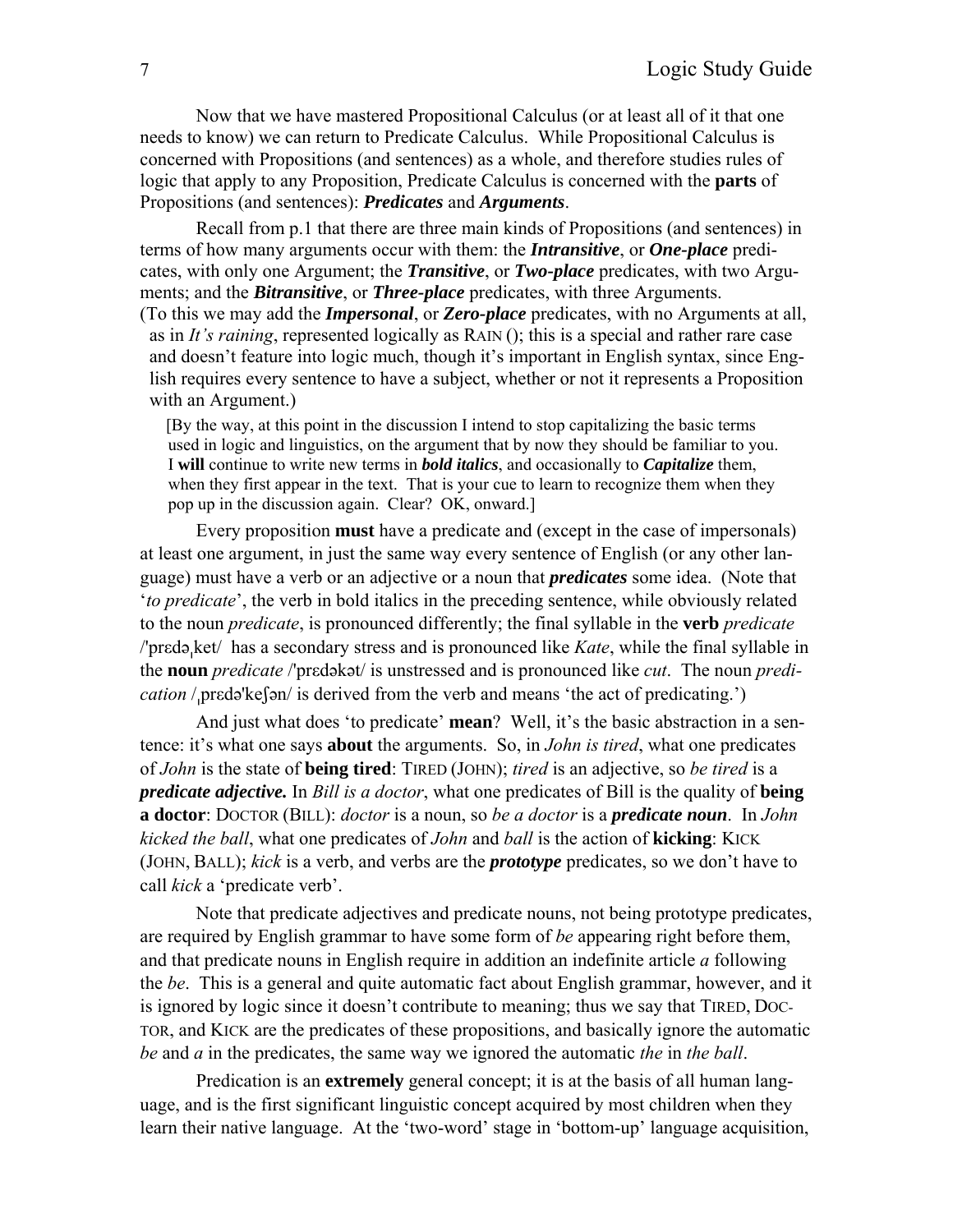when children learn to put together more than one word (eg. *Doggie bye-bye*), what they are in fact learning is predication. What is being predicated of the argument *doggie* in *Doggie bye-bye* is some concept of departure or absence, derived from the behavior label *bye-bye*, and used as a predicate in this proposition. It is an immensely impressive intellectual achievement to take a term that is learned as a vocal accompaniment of a hand gesture and generalize it to a predicate of departure, capable of applying to any argument.

In addition, predication is *recursive*. That is, one can predicate something of a proposition as a whole, not just a noun. Put another way, propositions can be arguments of other propositions, in much the same way that mathematical functions can be 'composed with' other functions:  $y = f(g(x))$ . For example, in *Bill wants Mary to leave*, there are two propositions (or *clauses*), each with its own predicate and its own arguments. One of the propositions (or *clauses*) is *dependent*, or *subordinate*, to the other proposition, which is the *independent*, or *main*, or *matrix* clause. The subordinate clause is *(for) Mary to leave*, and its corresponding proposition is LEAVE (MARY). The main clause **contains** the subordinate clause as an argument (the direct object – what Bill wants – of its predicate *want*); the corresponding proposition is WANT (BILL, LEAVE (MARY)). Note the extra parentheses.

 [By the way, there are many other kinds of subordinate clauses; this is just one example. To be precise, this is a *direct object infinitive complement* clause, a kind of *noun clause*.]

This kind of recursion can be carried on indefinitely, leading to arbitrarily long sentences: *Bill said that Mary thought that John intended Bill to say that Mary thought that John intended Bill to say that …*[SAY (BILL, THINK (MARY, INTEND (JOHN, (SAY (BILL, THINK (MARY, INTEND (JOHN, SAY (BILL, …))))))))]. It is very, very common; the majority of English sentences contain one or more subordinate clauses, of which *complement* clauses like these are the most important, logically and syntactically.

Arguments, too, can be complicated. Arguments are normally nouns or pronouns, referring to *entities*, in the same way that predicates refer of *events* or *states*. However, while logic normally ignores articles like *a* and *the* that modify nouns, and normally treats adjectives as predicates even when they modify nouns, there is one additional kind of little word attached to arguments that is crucial to the meaning of sentences and figures prominently in logic. That little chunk of meaning is the *quantifier*.

It has been known since Aristotle that there were two different kinds of proposition that had different effects in syllogisms. Suppose one considers the difference between *All Hoosiers are right-handed* and *Some Hoosiers are right-handed*. If it is the case that **all** Hoosiers are right-handed, then it follows trivially that **some** of them are. However, the reverse is not true: from the fact that **some** Hoosiers are right-handed, we cannot conclude anything about **all** Hoosiers. The difference is clearly due to the words *all* and *some*, which are examples of quantifiers, a *syntactic category* ('Part of Speech') in all languages, and also a form of logical functor (actually, in formal logic, quantifiers are called *operators*, not functors; once again, the difference is only relevant to a logician). There are many different kinds of quantifier in natural language, but logic uses only two abstract varieties: the *universal quantifier* (*each, every, any, all*; symbolized by ∀) and the *existential quantifier* (*some, there exists, at least one*; symbolized by ∃).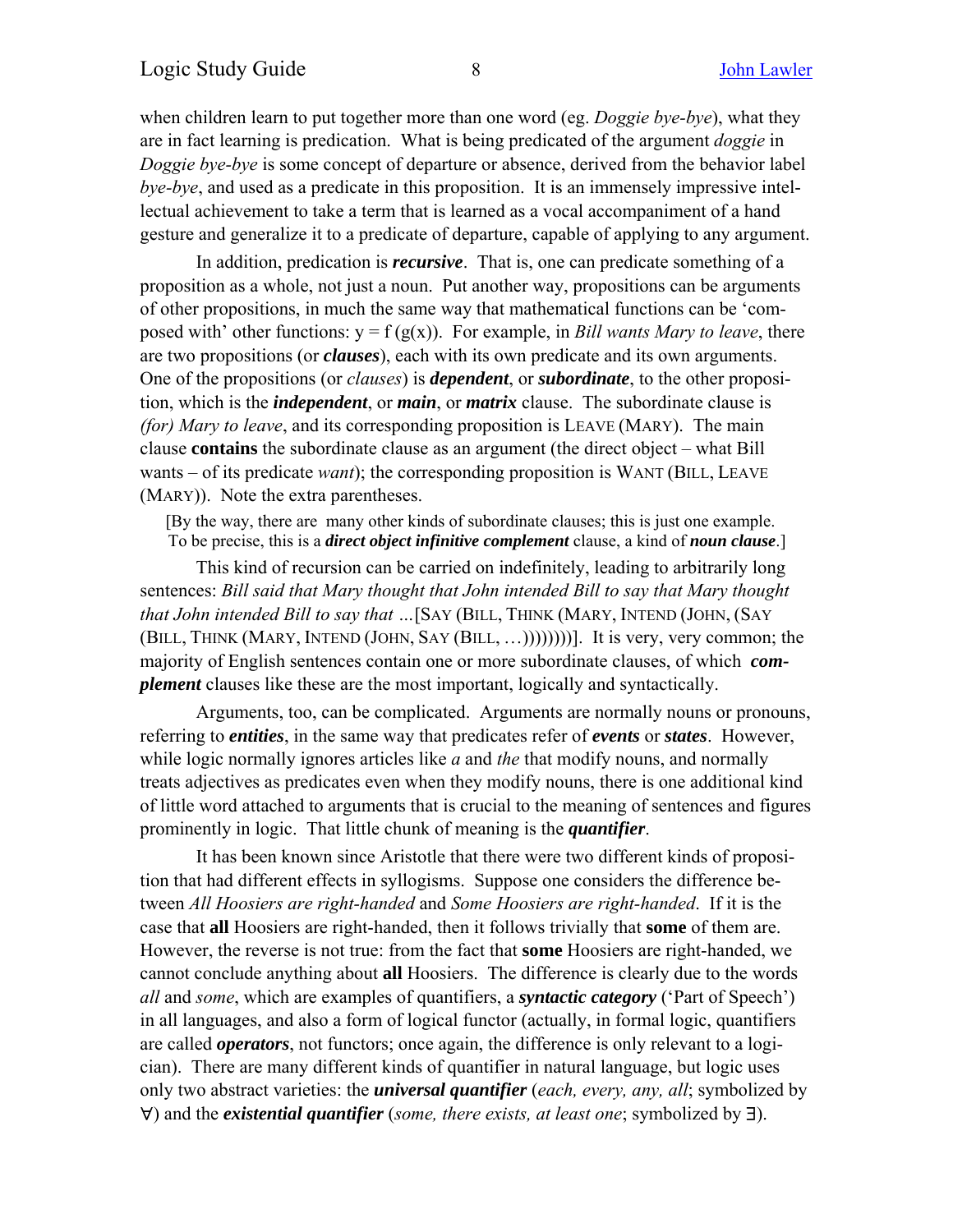In formulas, these quantifier symbols are placed at the beginning of the proposition, before the predicate, which in turn comes before the arguments that the quantifiers modify. In order to match up each quantifier with the argument that it *binds*, one uses *variable* symbols (typically *x* and *y*, just like algebra). Thus *Somebody ate peaches* is symbolized as  $(\exists x)$  EAT  $(x,$  PEACHES); that is, in some case, there was a person that ate peaches. Likewise, *Everybody ate peaches* is symbolized as (∀*x*) EAT (*x*, PEACHES); that is, in every case, there was a person that ate peaches.

One can be more specific about the universe of discourse of quantifiers; in particular, it is often useful to use *restricted quantifiers* with limited reference. For instance, in the examples of the preceding paragraph, it is taken for granted that the argument *x* that is bound by the quantifiers is restricted to ('quantifies over') **people**. However, this is not a given in logic, and ought to be specified if one is being precise. One way of doing this is to include the restriction in the quantifier statement. Thus instead of the formal statements in the preceding paragraphs, one could say (∃*x*: PERSON (*x*)) EAT (*x*, PEACHES) and (∀*x*: PERSON (*x*)) EAT (*x*, PEACHES) ; that is, in either some or all cases **of persons**, the person ate peaches. If everyone is clear about the presuppositions, this is not necessary, but one should always be prepared to be more specific if necessary, since that is what logic is for.

We say that a quantifier *binds* an argument it refers to, or that it *quantifies over*  cases of such an argument. It is possible to bind more than one argument in a proposition (though each binding requires a different quantifier), and in such a case, we find that the formal notation provides a benefit, disambiguating a potentially ambiguous sentence. Thus, in the sentence *Every boy read some book*, there are two possible readings: either there is some book (say *Moby Dick*) that every boy read, or each boy read a unique book (which might possibly be the same in any two cases, but need not be – Bill read *Moby Dick*, Frank read *Small Gods* and so did Joe, but Mark read *Tropic of Capricorn*).

These two cases are represented by the handy logical fact that if there are two quantifiers in any proposition, they can occur in two possible orders, since they are not part of the arguments they bind. Thus the two cases above are represented as  $(\exists y: \text{Book}(y)) (\forall x: \text{Boy}(x)) \text{READ}(x, y)$ , and  $(\forall x: \text{Boy}(x)) (\exists y: \text{Book}(y)) \text{READ}(x, y)$ . That is (respectively), there is some book such that for every boy, that boy read the book; and, for every boy, there is some book such that that boy read the book.

We say, in the first case, that the existential quantifier ∃ is *outside the scope* of the universal quantifier ∀, while the universal is *inside the scope* of the existential; or, alternatively, that the existential quantifier has *wide scope*, while the universal has *narrow scope*. Reverse 'universal' and 'existential' to describe the second case; either way, the *scope* of a quantifier is the relevant technical term. This kind of ambiguity comes about because natural language normally requires quantifiers to modify (and thus appear with) the arguments they bind, which does not always allow scope to be specified. This is called a *quantifier-crossing* (or Q-Crossing) *ambiguity* in the syntactic trade; in logic, of course, it does not arise because the scope of quantifiers **must** be specified.

Quantifiers may only bind arguments, not predicates. This restriction results in a theory called *First-Order Quantified Predicate Calculus*. The 'first-order' part means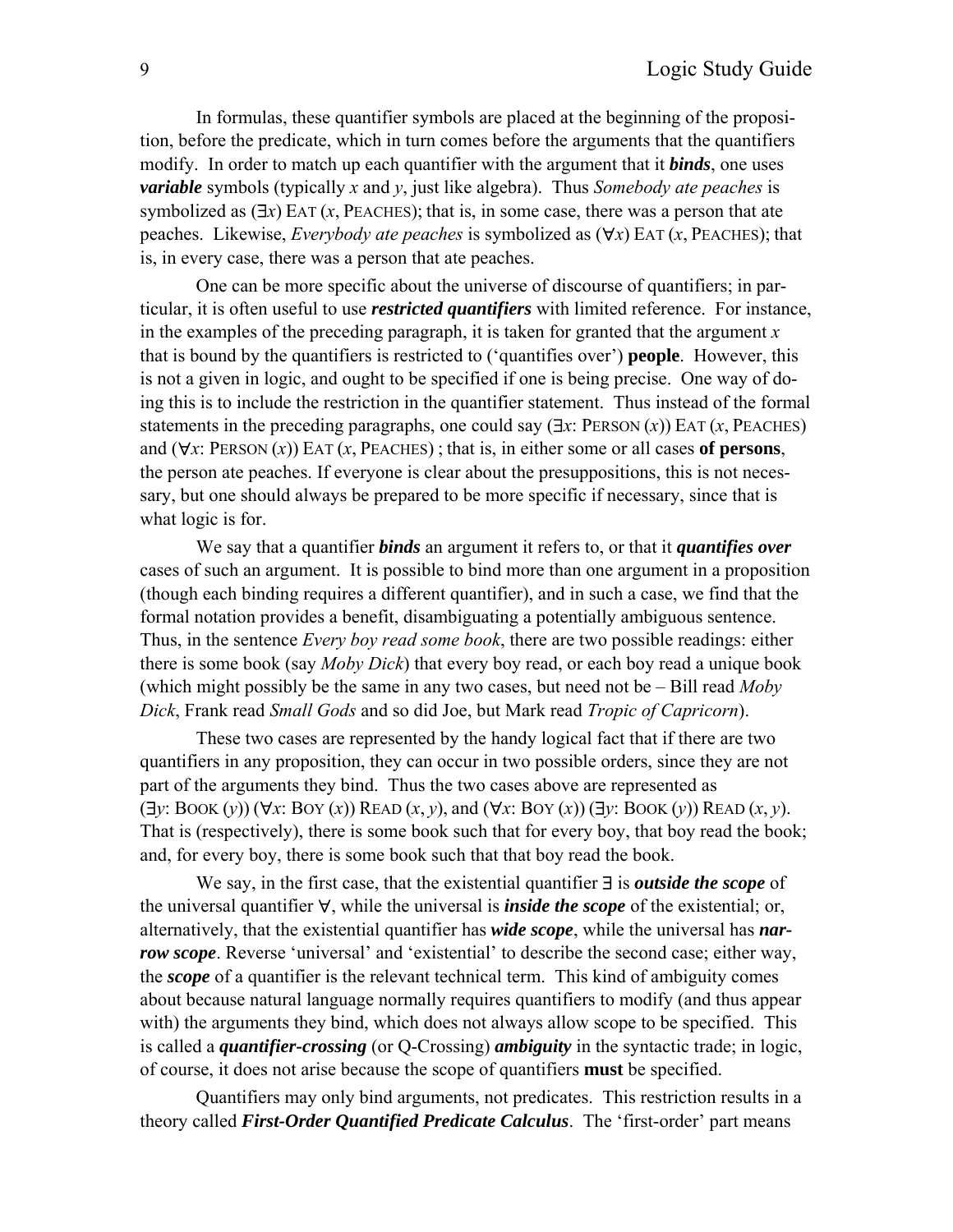that quantification is restricted to arguments; if quantification over predicates were allowed, it would be Second Order. The significance here is that first-order quantified predicate calculus has been mathematically proven to be *consistent*, and thus useful for all kinds of mathematical and engineering purposes, while second-order has been proven to be *inconsistent*, which means that one can't rely on logical calculi to produce correct results with it. Thus logicians (and mathematicians and engineers) are restricted to firstorder calculi. This doesn't mean that human language is, of course; just that logic can only go so far in modelling it.

Similar kinds of ambiguities arise when negatives occur with quantifiers: *All the boys didn't leave* can mean **either** that some left but some didn't, **or** that they all stayed. Respectively, these correspond to  $\neg(\forall x: \text{Box}(x))$  LEAVE  $(x)$  or  $(\forall x: \text{Box}(x))$   $\neg$  LEAVE  $(x)$ .

That is, it makes a difference where a negative appears with respect to a quantifier. A negative on one side of a quantifier has a different meaning from one on the other side. This *quantifier-negative* (or Q-Neg) *ambiguity* is in fact a consequence of De Morgan's Laws, which we saw before in terms of the functors  $\Lambda$  and  $V$ . In fact, the quantifers ∀ and ∃ have a natural relation to the functors ∧ and ∨ (respectively).

( $\exists x$ ) refers to some *x*: i.e,  $x_1$  or  $x_2$  or  $x_3$  or  $x_4$  or …; while ( $\forall x$ ) refers to all *x*: i.e,  $x_1$  **and**  $x_2$  **and**  $x_3$  **and**  $x_4$  **and**  $\ldots$  Thus De Morgan's Laws, stated in terms of quantifiers instead of functors, where *P* represents **any** predicate at all, are:  $\neg(\forall x) P(x) \equiv (\exists x) \neg P(x)$ and  $\neg(\exists x) P(x) \equiv (\forall x) \neg P(x)$ . That is, if P is not true for all *x*, then there is some *x* such that P is false; while if **there is no**  $x$  such that P is true for that  $x$ , then **for all**  $x$ , P is false.

Indeed, these are only two of the forms in which De Morgan's Laws (and all the rest of logic) appear. Logic is the basis of all mathematics, including *set theory*, and also of electronic *circuit design*. The accompanying illustration shows two more ways to state De Morgan's Laws in these fields. In addition, it shows one further logical variation, called *modal logic*, which is extremely useful in analyzing natural language.

*Modality* (or *mode*, or *mood*) is a logical or semantic notion that appears, like negation and quantification, in every human language. Indeed, modality is intrinsically linked with negation and quantification, and has many complex interactions with them. The basic ideas behind modality are the concepts of *possibility* and *necessity*. Any word in a sentence that deals with these concepts in any way can be considered a *modal term* of some sort, and modal logic may be applied to propositions that contain it. In English, the set of modal terms (or just *modals*) includes the *modal auxiliary verbs must, can, could, may, might, shall, should, will, would,* and sometimes *need* and *dare*. It also includes adjectives like *(im)possible, (im)probable,* and *(un)likely*, and adverbs like *maybe, possibly, probably,* and *perhaps*.

 Possibility and necessity are inverses of one another in exactly the same way that ∃ and ∀ are, and that ⋁ and ⋀ are. If some proposition is **necessarily true**, then it is **not possible** for it to be false; likewise, if it is **possibly true**, then it is **not necessary** for it to be false. Modal logic uses the symbol  $\Box$  (square) for **necessary**, and the symbol  $\Diamond$  (diamond) for **possible**. Thus, for any proposition  $p$ ,  $\Box p$  means 'p is necessarily true' or just 'p is necessary', while  $\Diamond p$  means 'p is possibly true' or just 'p is possible'.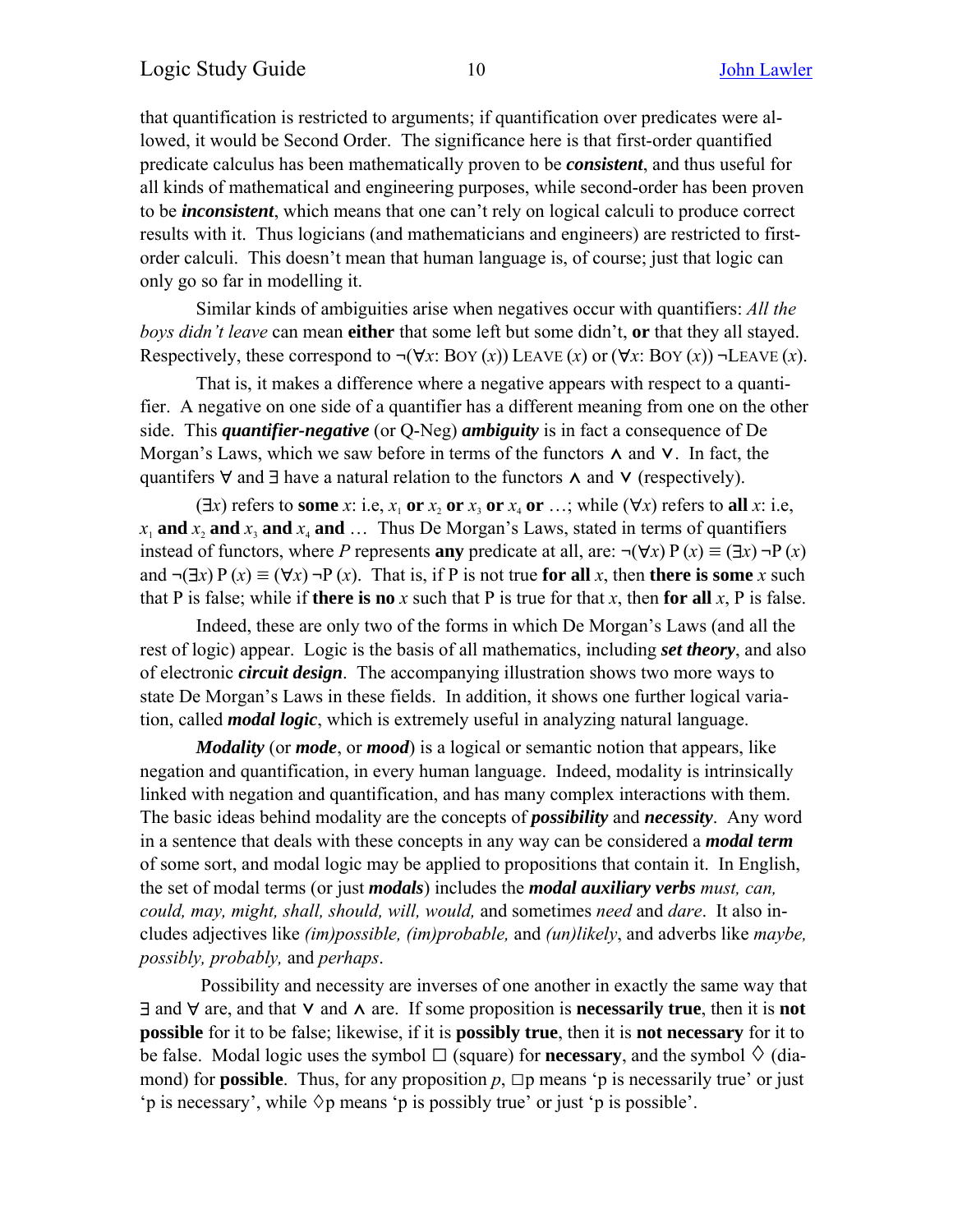De Morgan's Laws in modal logic use the reciprocal definitions of  $\Box$  and  $\Diamond$ :  $\Diamond p \equiv \neg \Box \neg p$ , and  $\Box p \equiv \neg \Diamond \neg p$ ; or (respectively) if p is **possible**, then it **not necessarily false**, and if p is **necessary**, then it is **not possibly false**. Possibility, looked at this way, means that p is true in **some** set of circumstances, while necessity means that p is true in **all** sets of circumstances. In other words, in the correct context,  $\Box$  is equivalent to  $\forall$ (and thus  $\Lambda$ ), while  $\diamond$  is equivalent to  $\exists$  (and thus  $\vee$ ). So  $\square$  and  $\diamond$  commute under negation in exactly the same way  $\forall$  and  $\exists$  do, which is exactly the same way  $\wedge$  and  $\vee$  do.

$$
\neg \Box p \equiv \Diamond \neg p \qquad \neg (\forall x) P (x) \equiv (\exists x) \neg P (x) \qquad \neg (p \land q) \equiv (\neg p \lor \neg q)
$$
  

$$
\neg \Diamond p \equiv \Box \neg p \qquad \neg (\exists x) P (x) \equiv (\forall x) \neg P (x) \qquad \neg (p \lor q) \equiv (\neg p \land \neg q)
$$

Recall that in many sentences the corresponding propositions have a large number of parentheses. For instance, a rather ordinary sentence like *Bill wants to begin to learn to speak Spanish* has the awkward associated proposition WANT (BILL, BEGIN (BILL, LEARN (BILL, SPEAK (BILL, SPANISH)))). This kind of detail makes a notation system too cumbersome to be of any use; if one is always having to match parentheses, there is no attention left to the novel conclusions that a calculus is supposed to produce. There are two different ways to solve this problem. Logic takes one and linguistics the other.

The logical solution is to do away with parentheses entirely, replacing them with a *prefixal* notation. Thus, instead of putting the functor **∨ between** p and q, as p**∨**q, one might put it **before** them, as  $Vpq$ . This is often called *Polish notation* or *PN*, since it was originated by the Polish logican Jan Łukasiewicz (1878-1956), and most English speakers can neither spell nor pronounce his name (/wu'kazevite/). A variant is *reverse Polish notation* or *RPN*, often used in programming languages (or Hewlett-Packard calculators), in which the functors (or in HP calculators, the arithmetic operation) is suffixal, following the arguments, as pq⋁. PN and RPN are completely equivalent, and either may easily be translated into the other. PN is still the most common logical variety.

In PN, each functor or operator is given a different letter (always upper-case, occasionally Greek) and its arguments are expressed in lower-case letters. PN formulas are read left-toright, and no expression is complete until **all** its arguments are **completely** expressed. Thus no parentheses are needed. In Łukasiewicz notation, **¬**p is **Np** (*N* for *Negativ* – Łukasiewicz was writing in German); p⋀q is **Kpq** (*K* for *Konjunction*); p⋁q is **Apq** (*A* for *Alternation*); p⊃q is **Cpq** (*C* is a mnemonic for ⊃); p≡q is **Epq**;  $\diamond$ p is **Mp** (*M* for *Möglich*);  $\Box$ p is **Lp** (*L* for *Logisch*); ( $\forall x$ ) is **Px**; ( $\exists x$ ) is **Sx.** Some equivalences are shown on the accompanying illustration of De Morgan's Laws. Łukasiewicz notation works exactly the same as 'standard' notation (which is, roughly speaking, the notation used by Whitehead and Russell in their seminal work *Principia Mathematica*) in terms of truth tables and other logical niceties, but – since it does not require parentheses – it is much more machine-washable (since it is easily interpretable using only a simple pushdown stack) and finds much more favor in computational circles. For our purposes it is necessary only to be aware of it and be able if necessary to translate it into standard notation.

That is the logical solution to the problem of parentheses: change the notation to make the constituents easier to push around. The linguistic solution, on the other hand, is more concerned with making the data more easily accessible than with making the notation simpler, and thus it crucially takes note of the fact that the problem of parentheses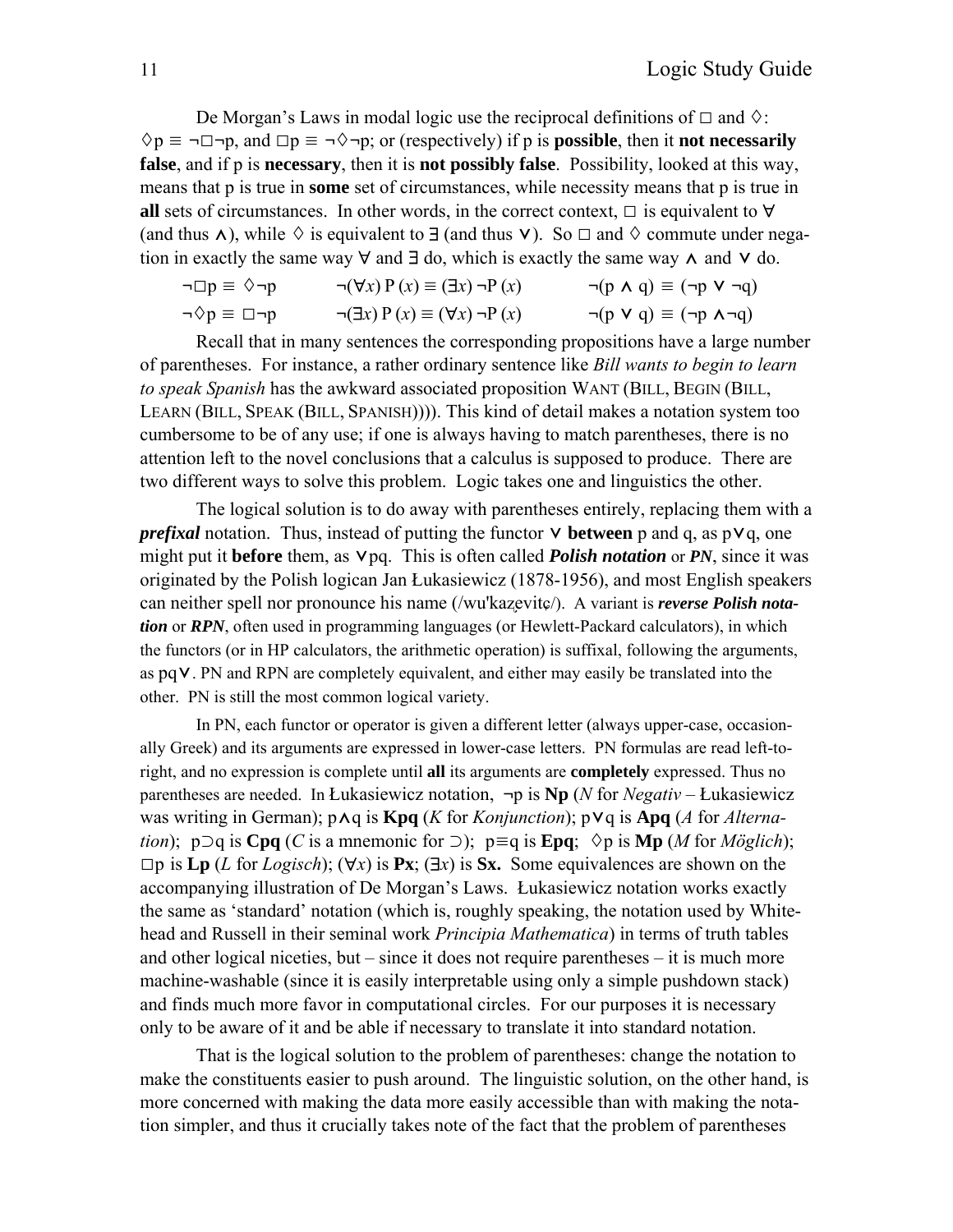arises from trying to make everything appear on one line. Parentheses are nothing more than a way to represent two dimensions in one. That is, when we use multiple parentheses in WANT (BILL, LEAVE (MARY)), we are noting that the proposition LEAVE (MARY) is contained in (subordinate to, dependent on) the entire proposition (main clause, matrix sentence).

If we treat such predicational subordination as another dimension (say, the **vertical** dimension, which is after all the metaphor suggested by terms like *dependent* and *subordinate*), then we might get rid of the parentheses in WANT (BILL, LEAVE (MARY)) (at the cost of using more paper) by writing it in two dimensions, something like:



This mode of representation is called a *tree diagram*, though clearly this is metaphorical also, since the 'trees' are upside down. Each node may have a label, producing a *labelled tree*, which looks like this:



where **P** designates **P**roposition. We could label the **Pr**edicate and **A**rgument nodes as well, but the convention of putting the predicate to the left makes that unnecessary; in this case, for instance, it is clear that the lower, dependent, subordinate **P** serves as the second argument of the predicate WANT in the higher P; the order is the same as the order in the linear proposition WANT (BILL, LEAVE (MARY)). However, the parentheses and commas that are required to indicate the relations between the parts of the one-dimensional proposition are not needed in the two-dimensional diagram. In a proposition as simple as this, the difference between the two is small, but as the structures grow more complex, it is much easier to see the relationships among the parts of the structure.

Since propositions are logical structures modelling sentences (or clauses), it is common to use *S* instead of *P* to label propositions in such logical tree structures in linguistics. Either way, of course, the *constituent structure* of the proposition is made much more clear through such tree diagrams, and parentheses may be dispensed with. Tree diagrams are used, and much more highly elaborated, in grammatical analyses, but they are all based on the simple kind of predicate-and-argument diagram shown here.

There are many more logical details one could talk about, but mastering these is generally enough for anyone interested in English grammar. Attached are some diagrams and exercises covering the concepts discussed here.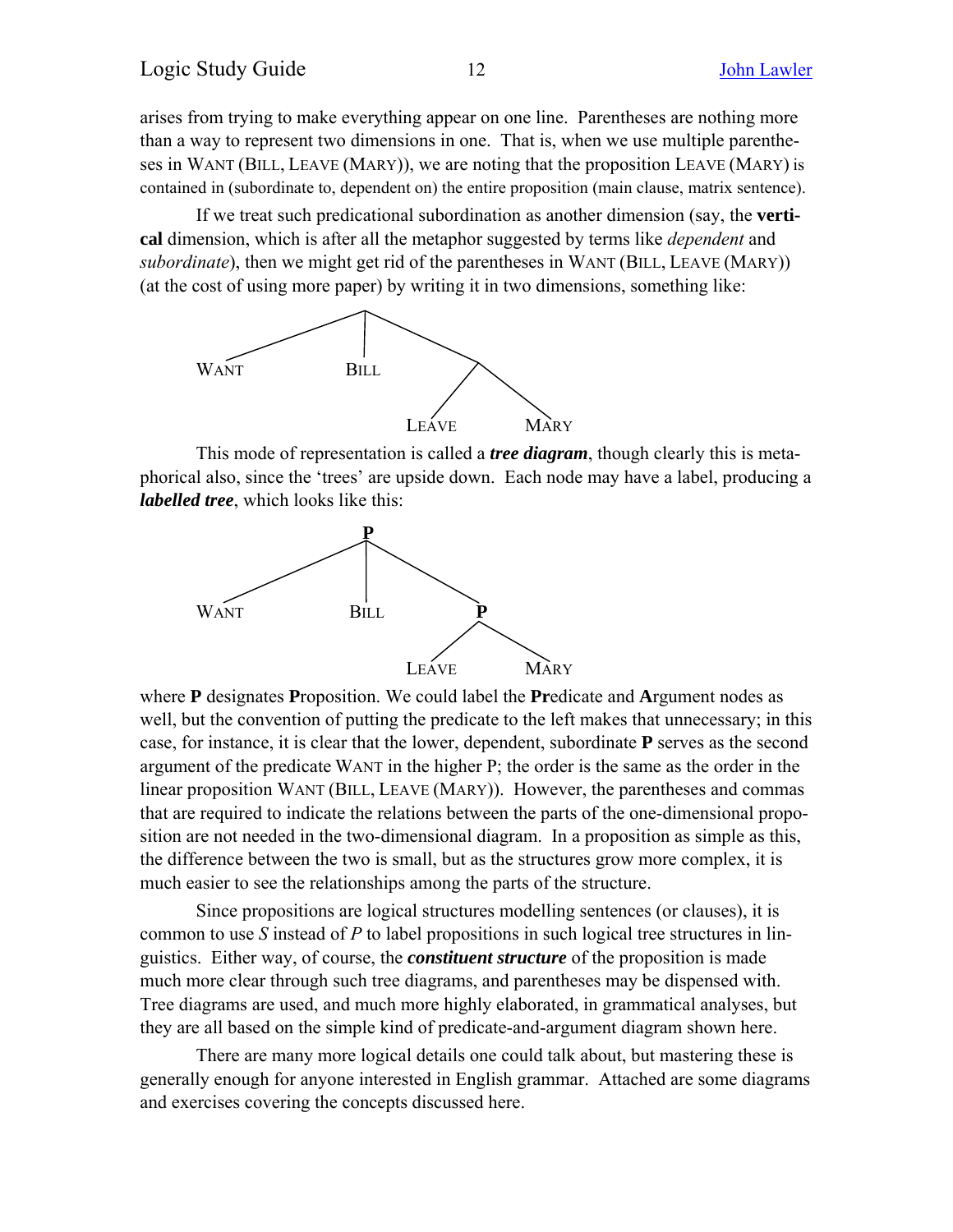De Morgan's Laws, as stated in various formal theories and notations

1. Set Theory

The Complement of the Intersection of any number of  $\overline{NA_i} = \overline{UA_i}$  sets is Equivalent to the Union of their Complements. j i y The Complement of the Union of any number of sets  $\overline{UA_i} = \overline{A_i}$  is Equivalent to the Intersection of their Complements. j  $\frac{1}{2}$ 

2. Circuit

Diagrams



A NAND gate is equivalent to an inversion followed by an UK



A NOR gate is equivalent to an inversion followed by an AND

3. Propositional Calculus

*(Not (p And q))* is Equivalent to *((Not p) Or (Not q))* ¬(p⋀q) ≡ (¬p)⋁(¬q) 'Standard Notation' (*Principia Mathematica*) ENKpqANpNq 'Polish Notation' (Łukasiewicz) *(Not (p Or q))* is Equivalent to *((Not p) And (Not q))*  $\neg (p \lor q) \equiv (\neg p) \land (\neg q)$  *PM* ENApqKNpNq Łuk 4. Modal Logic *(p is Not Necessary)* is Equivalent to *(Not p is Possible)*  $\neg \Box p \equiv \Diamond \neg p$  *PM* ENLpMNp Łuk *(p is Not Possible)* is Equivalent to *(Not p is Necessary)*  $\neg \Diamond p \equiv \Box \neg p$  *PM* ENMpLNp Łuk 5. First-Order Quantified Predicate Calculus *(Not (For Every x,*  $\varphi(x)$ *))* is Equivalent to *(For Some x, Not*  $\varphi(x)$ )  $\neg(\forall x) \phi(x) \equiv (\exists x) \neg \phi(x)$  *PM* ENPxφxSxNφx Łuk *(Not (For Some x,*  $\varphi(x)$ *))* is Equivalent to *(For Every x, Not*  $\varphi(x)$ )  $\neg(\exists x) \; \phi(x) \equiv \forall(x) \; \neg \phi(x)$  *PM This document is available on the Web at*  ENSxφxPxNφx Łuk *http://www.umich.edu/~jlawler/logicguide.pdf*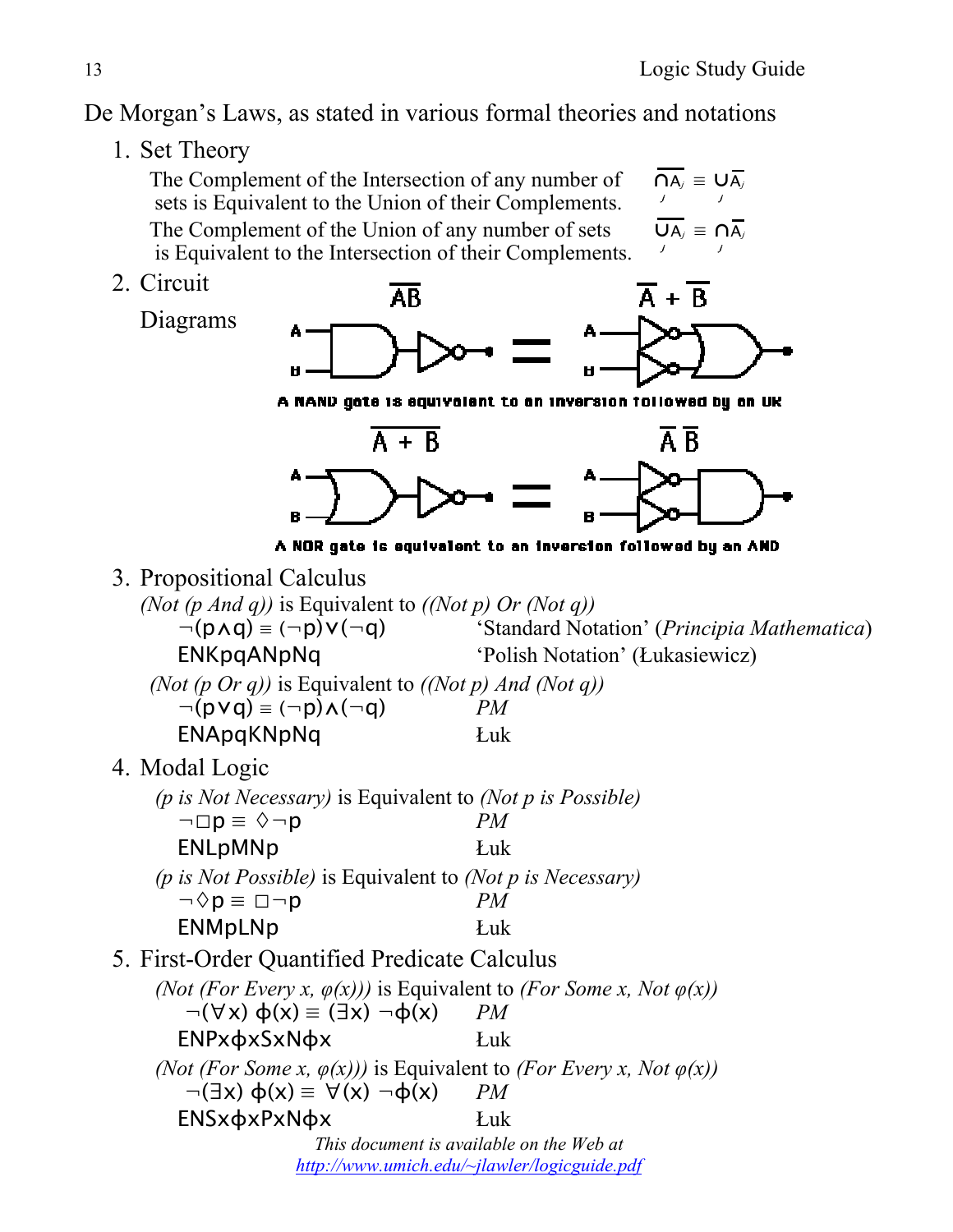| $\mathbf{I}$ . | <b>Grammatical Sentence</b>                                                                                   | <b>Logical Proposition</b>                                                             |
|----------------|---------------------------------------------------------------------------------------------------------------|----------------------------------------------------------------------------------------|
|                |                                                                                                               |                                                                                        |
|                |                                                                                                               |                                                                                        |
|                |                                                                                                               |                                                                                        |
|                |                                                                                                               |                                                                                        |
|                |                                                                                                               |                                                                                        |
|                |                                                                                                               |                                                                                        |
|                |                                                                                                               |                                                                                        |
|                |                                                                                                               |                                                                                        |
|                |                                                                                                               |                                                                                        |
|                | 10. Mary thinks that Bill is tired.  THINK (MARY, TIRED (BILL))                                               |                                                                                        |
|                |                                                                                                               |                                                                                        |
|                |                                                                                                               |                                                                                        |
|                | 13. Mary said that Bill was tired SAY (MARY, TIRED (BILL))                                                    |                                                                                        |
|                | 14. Mary told Bill that she was tired TELL (MARY, BILL, TIRED (MARY))                                         |                                                                                        |
|                | 15. Mary told Bill that he was tired.  TELL (MARY, BILL, TIRED (BILL))                                        |                                                                                        |
|                | 16. Mary told Bill to leave. TELL (MARY, BILL, LEAVE (BILL))                                                  |                                                                                        |
|                | 17. Mary thought that the man was tired.  PAST (THINK (MARY, TIRED (MAN)))                                    |                                                                                        |
|                | 18. Mary thinks that Bill leftTHINK (MARY, PAST (LEAVE (BILL)))                                               |                                                                                        |
|                |                                                                                                               |                                                                                        |
|                |                                                                                                               | 20. Mary told Frank that Bill had left.  PAST (TELL (MARY, FRANK, PAST (LEAVE (BILL))) |
|                | 1000 - 1000 - 1000 - 1000 - 1000 - 1000 - 1000 - 1000 - 1000 - 1000 - 1000 - 1000 - 1000 - 1000 - 1000 - 1000 |                                                                                        |

Above are twenty English sentences with their corresponding propositions expressed in Predicate Calculus. Note the PREDICATE (ARGUMENTS) notation.

Find or create twenty more sentences of approximately equal complexity and give their corresponding propositions. You will have to determine which terms are predicates, and which other terms are their arguments. Note that not all logical arguments are expressed – compare  $(2)$  and  $(3)$ , for instance.

Since logic ignores articles, as well as person, number, and tense, you may do so also whenever it is not relevant to the exposition. For example, in (17-20) tense **is** relevant, and is therefore indicated, but since there is no basic propositional difference between (7) and (8), tense can be profitably ignored.

**Hints:** (a) Don't forget to balance parentheses.

(b) Avoid quantifiers like *all* or *some*; they appear in Exercise 2*.*